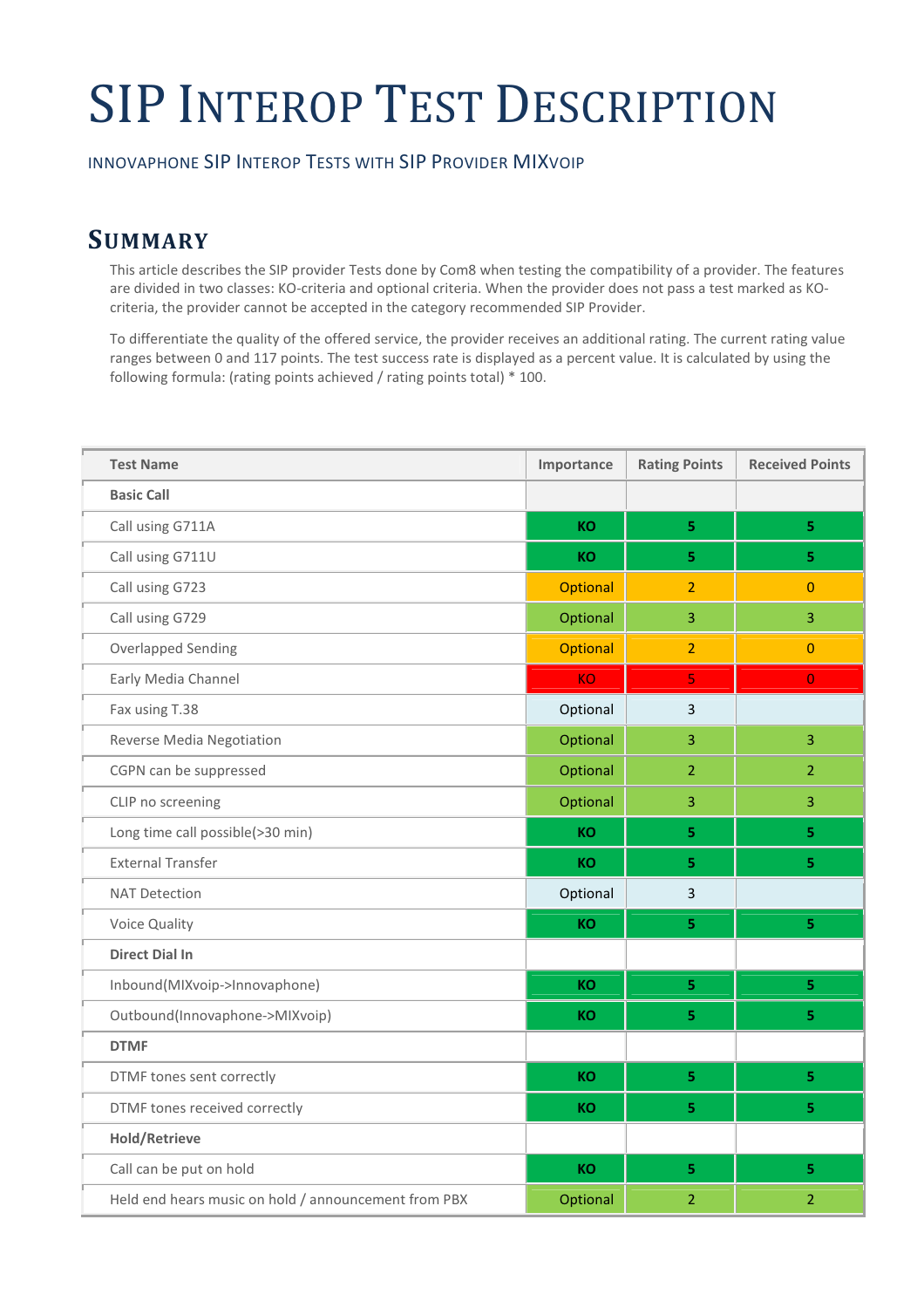| <b>Transfer with consultation</b>                                             |                    |                |                |
|-------------------------------------------------------------------------------|--------------------|----------------|----------------|
| Call can be transferred                                                       | <b>KO</b>          | 5.             | 5.             |
| Held end hears music on hold                                                  | Optional           | $\overline{2}$ | $\overline{2}$ |
| Transfer without consultation (alerting only)                                 |                    |                |                |
| Call can be transferred                                                       | <b>KO</b>          | 5              | 5              |
| Held end hears music on hold                                                  | Optional           | 2              | $\overline{2}$ |
| Call returns to transferring device if the third<br>endpoint is not available | <b>KO</b>          | 5              | 5              |
| <b>Blind Transfer</b>                                                         |                    |                |                |
| Call can be transferred                                                       | Optional           | 3              | 3              |
| Held end hears dialing tone                                                   | Optional           | $\overline{2}$ | $\overline{2}$ |
| <b>Broadcast Group &amp; Waiting Queue</b>                                    |                    |                |                |
| Caller can make a call to a Broadcast Group                                   | <b>KO</b>          | 5              | 5.             |
| Caller can make a call to a Waiting Queue                                     | <b>KO</b>          | 5              | 5.             |
| Announcement if nobody picks up the call                                      | <b>KO</b>          | 5              | 5.             |
|                                                                               | <b>FINAL SCORE</b> | 111            | 102            |
|                                                                               | (%)                | 100            | 91,89          |

For test results, see the list of tested SIP providers.

## TEST SCENARIO



This scenario describes a setup where the PBX and phones are in a private network. The IP800 must use a stun server, in order to send correct SIP - messages. The IP800 works as media relay, all RTP - streams go through the PBX.

## BASIC CALL

## CALL USING G711A(KO)

Purpose: Test of capability to handle G711A RTP - Streams Test description: Tel1 is configured with G711A exclusive coder preference. Tel1 calls a phone in the PSTN Remarks: OK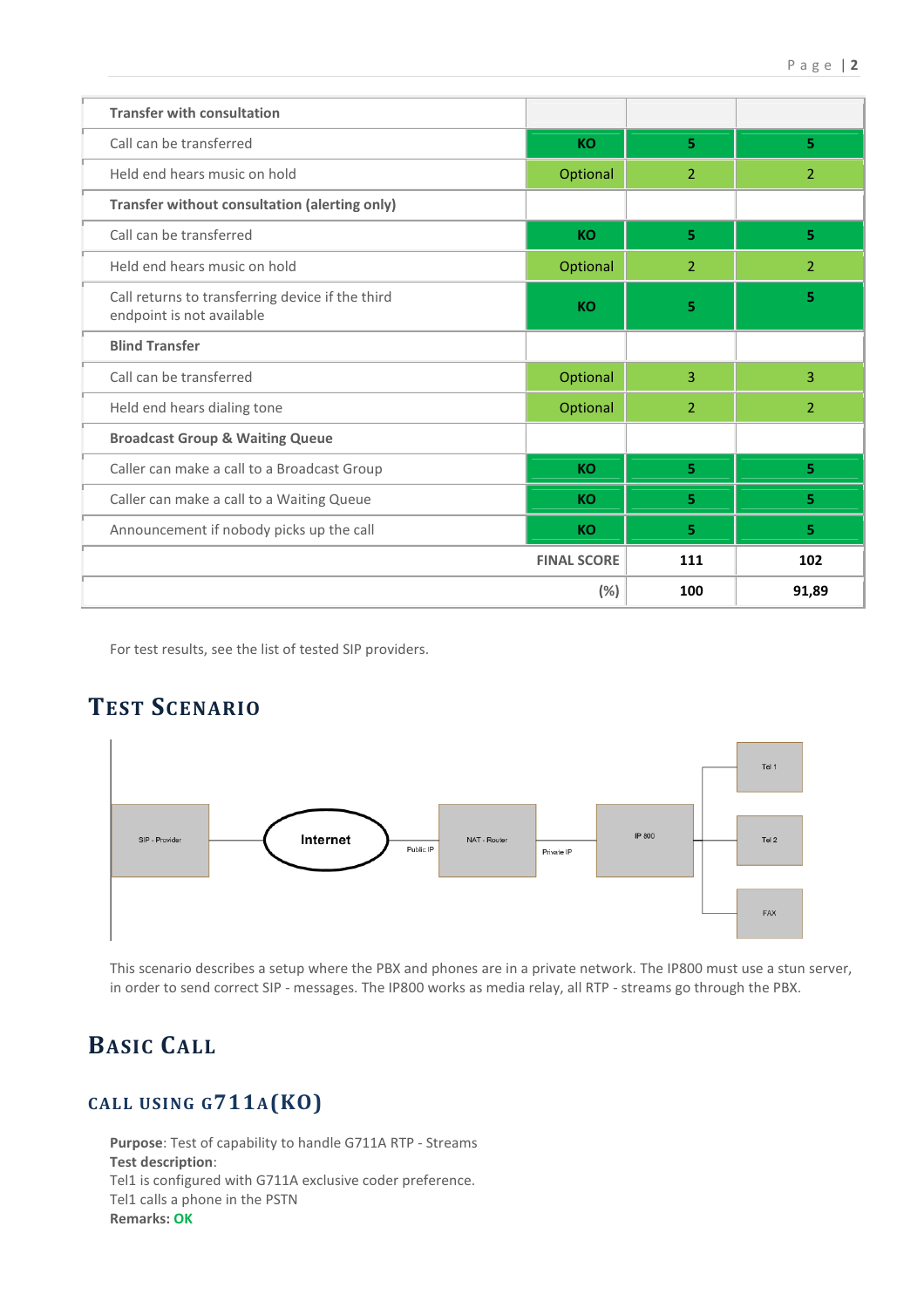#### CALL USING G711U(KO)

Purpose: Test of capability to handle G711U RTP - Streams Test description: Tel1 is configured with G711U exclusive coder preference. Tel1 calls a phone in the PSTN Remarks: OK

#### CALL USING G723(OPTIONAL)

Purpose: Test of capability to handle G723 RTP - Streams Test description: Tel1 is configured with G723 exclusive coder preference. Tel1 calls a phone in the PSTN Remarks: NOK – busy tone

#### CALL USING G729(OPTIONAL)

Purpose: Test of capability to handle G729 RTP - Streams Test description: Tel1 is configured with G729 exclusive coder preference. Tel1 calls a phone in the PSTN Remarks: OK

#### OVERLAPPED SENDING(OPTIONAL)

Purpose: Test if the provider supports Overlap Dialing. If not Enbloc Dialing must be configured on the SIP - trunk. Test description: Route from PBX to SIP-provider is not configured with 'Force Enbloc'. Tel1 calls a phone in the PSTN Remarks: NOK – Setting up the call before the number is complete

#### EARLY MEDIA CHANNEL (KO)

Purpose: Test if the transmission of RTP - packets is possible before the call has been accepted (200 OK) by both endpoints. This feature is used when the caller receives announcements or dial tones from the SIP - Provider. (i.e. 'The dialed number is incomplete.')

Test description:

Tel1 calls a not existent(incomplete) phone number in the PSTN.

PSTN-Provider will play an announce, i.e. 'Number incomplete'.

The SIP-provider forwards the announcement and terminates the call setup procedure.

Remarks: NOK – Busy tone after 18 seconds

#### FAX USING T.38(OPTIONAL)

Purpose: Test of capability to handle T.38 signaling/data. Without this feature Fax over IP is not possible. Test description: Fax1 sends a message to a fax machine in the PSTN. Fax1 receives a message from a fax machine in the PSTN. Remarks: not tested

#### REVERSE MEDIA NEGOTIATION (OPTIONAL)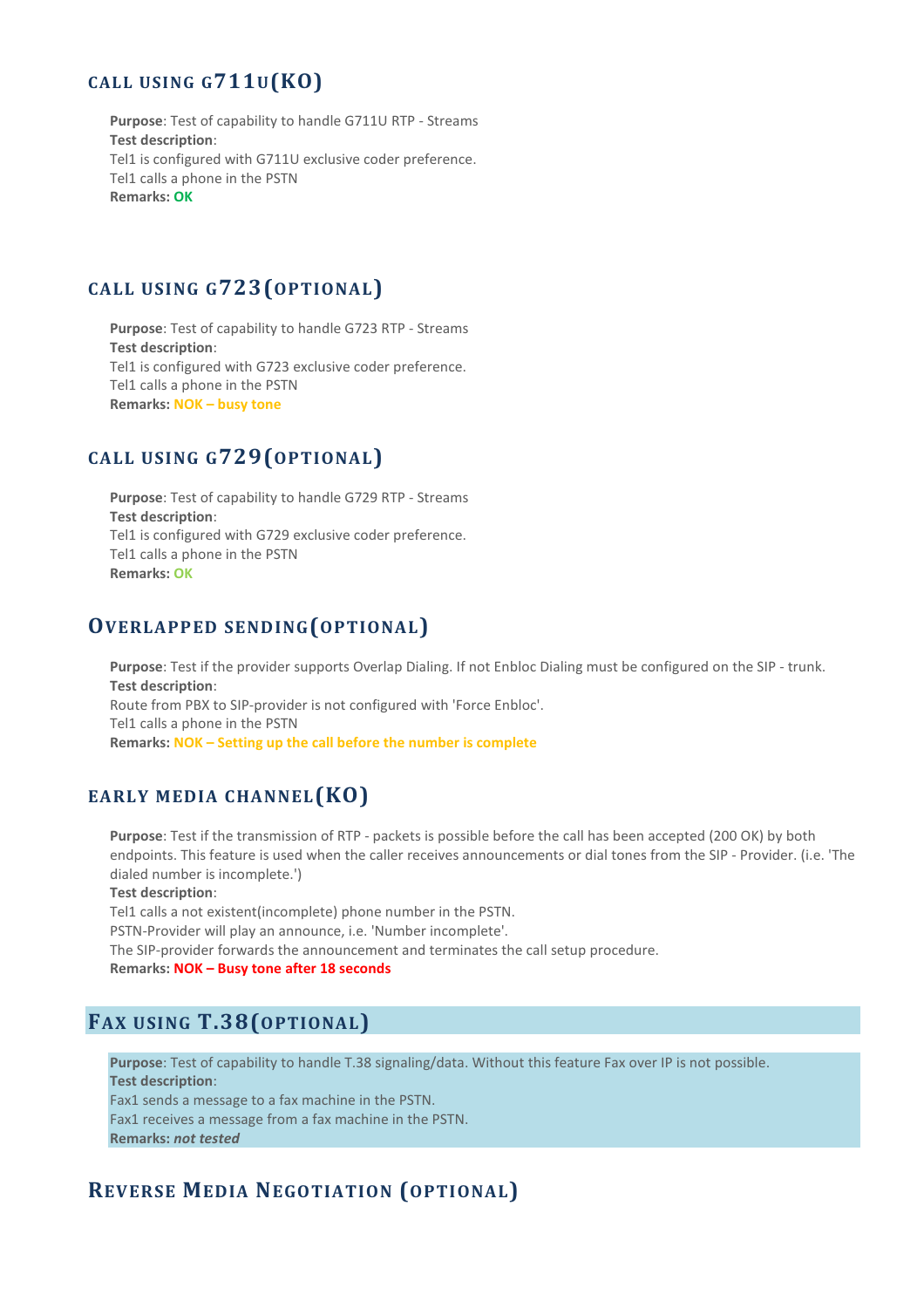Purpose: Test if Reverse Media Negotiation is implemented by the provider. If this test fails, media relay and an exclusive coder setting must be configured for this provider, resulting in a much lower amount of concurrent calls. Test description:

Tel1 calls Tel2. Tel2 picks up the call

Tel2 makes a blind transfer to a phone in the PSTN

This is the quickest way to send a INVITE message without SDP over the SIP-Trunk Remarks: OK

#### CGPN CAN BE SUPPRESSED(OPTIONAL)

Purpose: Test if provider accepts anonymous calls Test description: Tel1 is configured to not send his CGPN. 'User Setup'->'Number Presentation' = Off Tel1 calls a phone in the PSTN. The display of the PSTN phone should show as Calling Party: 'anonymous' Remarks: OK

#### CLIP NO SCREENING(OPTIONAL)

Purpose: Test if provider accepts calls having a different CGPN as assigned to the SIP trunk Test description: Tel1 is configured with CFU to a PSTN phone. A second PSTN phone calls Tel1, the call is forwarded to the first PSTN phone. The display of the first PSTN phone should show as Calling Party the second PSTN phone. Remarks: OK

#### LONG TIME CALL POSSIBLE (KO)

Purpose: Test if provider interrupts call after session timer expires (RFC 4028). It is possible that the provide awaits Re-Invite after the timer expires. However the session timer is not implemented by innovaphone, so we will not send a Re-Invite.

Test description: Tel1 calls a phone in the PSTN call is longer than session expire timeout.(usually 1800 seconds) Remarks: OK

#### EXTERNAL TRANSFER(KO)

Purpose: In scenarios where Media Relay is not used, the provider will have to connect both calls by short-circuiting his RTP ports.

Test description: A phone in the PSTN calls Tel1 Tel1 picks up the call and transfers it to a second PSTN phone. Manual test of voice quality by speaking/listening on both ends. Remarks: OK

#### NAT DETECTION(OPIONAL)

Purpose: In scenario's where Media Relay is not used and the PBX and phones are behind a NAT router, the SIP provider must support a NAT detection mechanism. The provider will receive SIP packets containing private IP addresses, this private IP addresses have to be replaced by the provider with the corresponding public addresses. If this test fails, media relay (with STUN server) and an exclusive coder setting must be configured for this provider, resulting in a much lower amount of concurrent calls.

Test description:

Tel1 is in a private network behind a NAT router.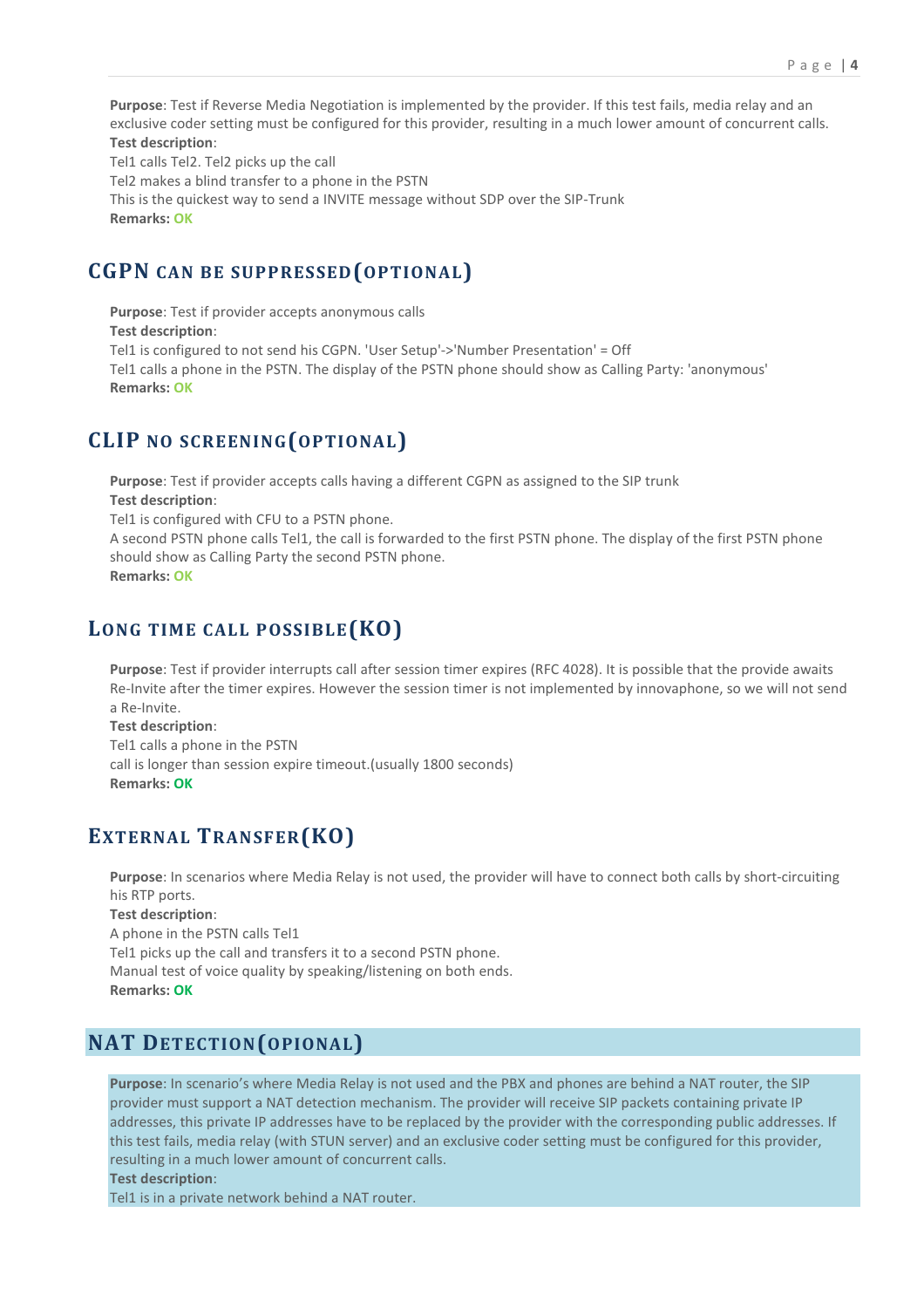Tel1 calls a phone in the PSTN. Check that audio is sent in both directions. Remarks: not tested

#### VOICE QUALITY OK?(KO)

Purpose: Simple test of overall voice quality during a call. Test description: Tel1 calls Tel2. Tel2 picks up the call. Manual test of voice quality by speaking/listening on both ends. Remarks: OK

## DIRECT DIAL IN

#### INBOUND(MIXVOIP -> INNOVAPHONE)(KO)

Purpose: Test if the provider forwards the call to the PBX using the correct DDI - number(CDPN). Test description: Phone in the PSTN calls Tel1. Check if the CDPN is forwarded correctly to the PBX. Remarks: OK

#### OUTBOUND(INNOVAPHONE -> MIXVOIP)(KO)

Purpose: Test if the provider handles the CGPN (trunk number + extension) correctly. Test description: Tel1 calls phone in the PSTN. Check if the PSTN phone display shows the correct CGPN. Remarks: OK

## DTMF

DTMF is also a must have feature for a company. DTMF is crucial for the use of a voicemail system. Currently there are two methods of transferring DTMF signals, by SIP - INFO message or encapsulated in the RTP - packet. Innovaphone supports both types of DTMF signaling. However you must pay attention at the proper configuration of your innovaphone box, since your provider will typical support just one kind of DTMF tone signalization.

#### DTMF TONES SENT CORRECTLY(KO)

Purpose: Test if DTMF signals going from PBX to Provider are received and interpreted correctly. Test description: Tel1 calls phone in the PSTN. Check if the DTMF - tones are received at the PSTN phone(using SOAP). Remarks: OK

#### DTMF TONES RECEIVED CORRECTLY (KO)

Purpose: Test if DTMF signals going from Provider to PBX are received and interpreted correctly. Test description: PSTN Phone calls Tel1 Check if the DTMF - tones are received at Tel1(using SOAP). Remarks: OK

## HOLD/RETRIEVE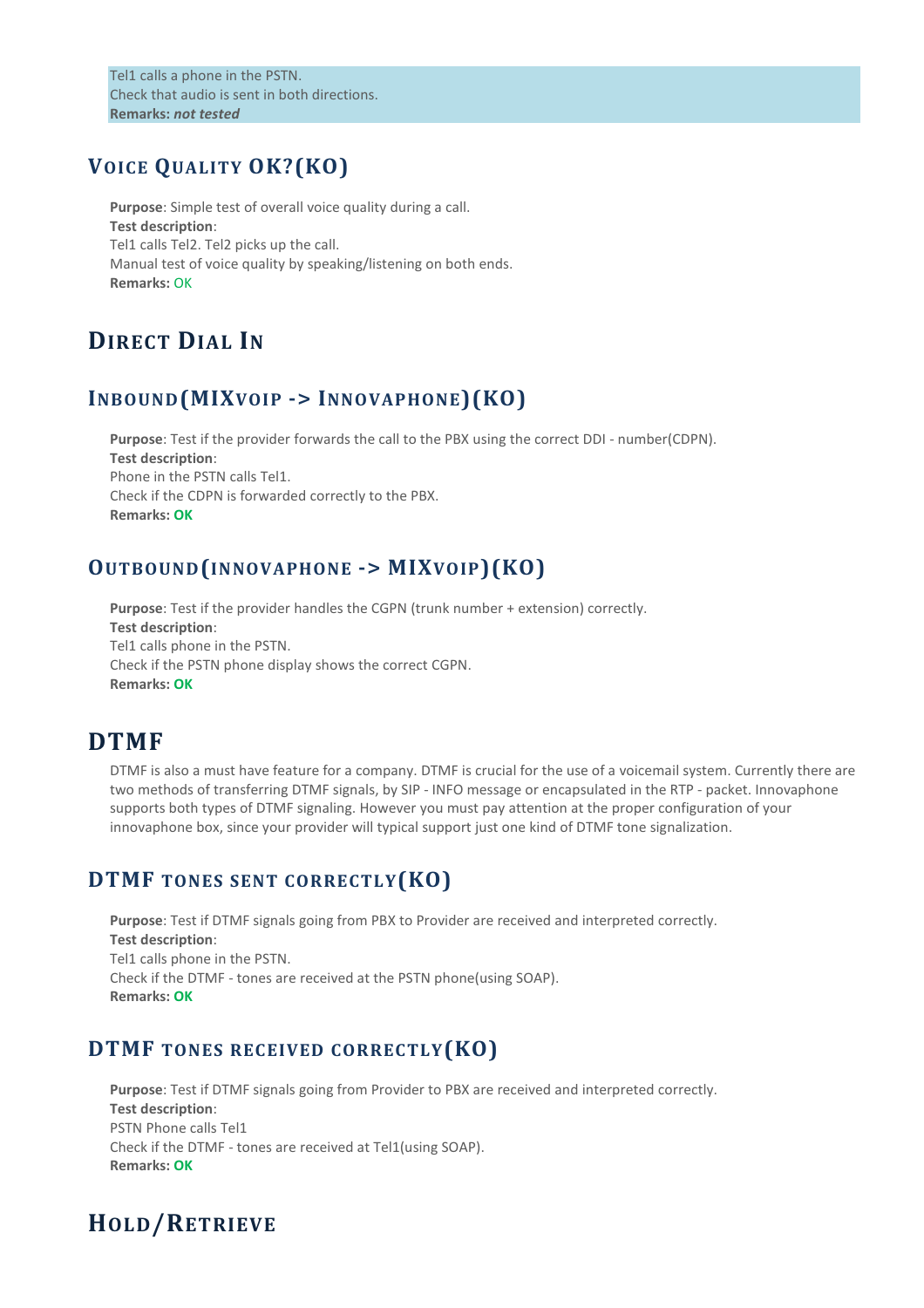When a call is put on hold, users normally expect to hear some kind of music/announcement signaling them that they should wait. However there are two possibilities. The PBX generates the announcement or the provider generates it. To test a PBX generated announcement, use the R - key to hold a conversation. This type of holding is tested in the Hold/Retrieve , Transfer with consultation and Transfer with consultation (alerting only) scenario. To test a provider generated announcement, use the redial key to hold the conversation. This is used when doing a blind transfer.

#### CALL CAN BE PUT ON HOLD(KO)

Purpose: Test if provider handles hold signalization by Reïnvite correctly. Test description: Tel1 calls phone in the PSTN. Tel1 presses the 'R-Key'. Test if call is on hold(display blinking & MoH/announcement). Tel1 presses again the 'R-Key'. Test if call is retrieved and conversation is continuable. Remarks: OK

#### HELD END HEARS MUSIC ON HOLD / ANNOUNCEMENT FROM PBX(OPTIONAL)

Purpose: Test if provider handles hold using the send only attribute correctly. The MoH will be transmitted by the PBX to the provider and must be then forwarded to the waiting phone. Test description: Tel1 calls phone in the PSTN. Tel1 presses the 'R-Key'. Test if call signalization is correct and MoH is audible on waiting phone. Remarks: OK, MOH from innovaphone heard

#### TRANSFER WITH CONSULTATION

#### CALL CAN BE TRANSFERRED(KO)

Purpose: Test of call-transfer with consultation Test description: Tel1 calls phone in the PSTN. Tel1 presses the 'R-Key' and dials the number of Tel2. Test if audio channels between Tel1 and Tel2 are established correctly. Tel1 hangs up. PSTN phone changes its status from 'hold' to 'active'.

Test if audio channels between PSTN phone and Tel2 are established correctly. Remarks: OK

#### HELD END HEARS MUSIC ON HOLD(OPTIONAL)

Purpose: Test for MoH/Announcement on hold phone. Test description: Tel1 calls phone in the PSTN. Tel1 presses the 'R-Key' and dials the number of Tel2. Test if PSTN phone hears MoH. Remarks: OK, MOH from innovaphone PBX

## TRANSFER WITHOUT CONSULTATION (ALERTING ONLY)

#### CALL CAN BE TRANSFERRED(KO)

Purpose: Test of call-transfer without consultation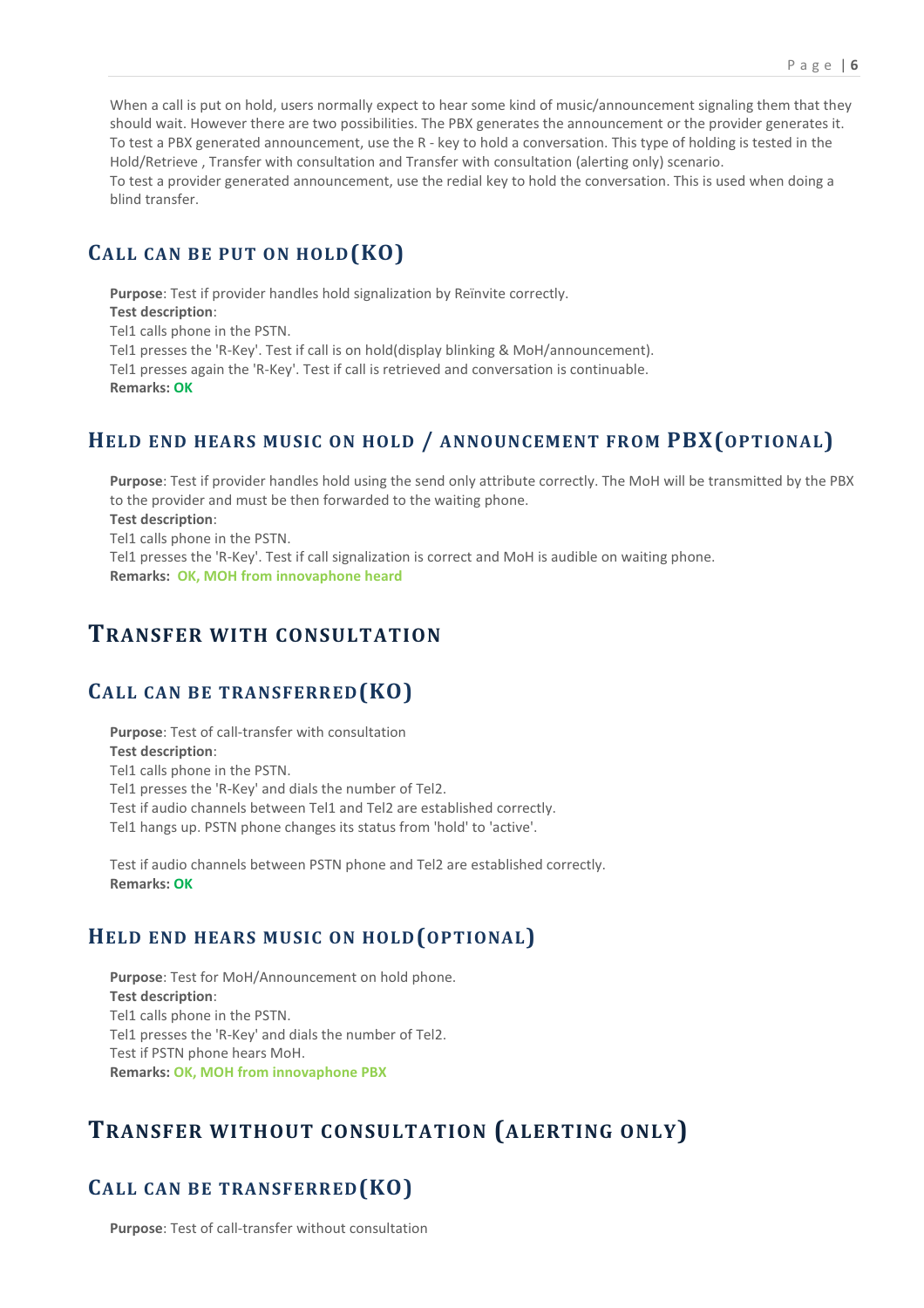#### Test description:

Tel1 calls phone in the PSTN. Tel1 presses the 'R-Key' and dials the number of Tel2. Tel1 doesn't wait for Tel2 to pick up the call and hangs up. PSTN phone changes its status from 'hold' to 'active'. Test if audio channels between PSTN phone and Tel2 are established correctly. Remarks: OK

#### HELD END HEARS MUSIC ON HOLD(OPTIONAL)

Purpose: Test for MoH/Announcement on hold phone. Test description: Tel1 calls phone in the PSTN. Tel1 presses the 'R-Key' and dials the number of Tel2. Test if PSTN phone hears MoH. Remarks: OK, MOH from innovaphone PBX

#### CALL RETURNS TO TRANSFERRING DEVICE IF THE THIRD ENDPOINT IS NOT AVAILABLE(KO)

Purpose: Test if returning calls are handled correctly by the provider Test description: Tel1 calls phone in the PSTN. Tel1 presses the 'R-Key' and dials the number of Tel2. Tel1 doesn't wait for Tel2 to pick up the call and hangs up. PSTN phone changes its status from 'hold' to 'active'. Tel2 doesn't answer the call. Depending on the configured Recall 'Timeout' the call falls back to Tel1. Tel1 answers calls and checks if audio is working in both directions. Remarks: OK

#### BLIND TRANSFER

### CALL CAN BE TRANSFERRED(OPTIONAL)

Purpose: Test of call-transfer with consultation Test description: Tel1 calls phone in the PSTN. Tel1 presses the 'Redial-Key' and dials the number of Tel2. Call is passed to Tel2 and Tel2 picks up the call. Test if audio channels between PSTN phone and Tel2 are established correctly. Remarks: OK

#### HELD END HEARS MUSIC ON HOLD(OPTIONAL)

Purpose: Test for MOH/Announcements on hold phone. Test description: Tel1 calls phone in the PSTN. Tel1 presses the 'R-Key' and dials the number of Tel2. Test if PSTN phone hears dial-tone(or MOH). Remarks: OK

## BROADCAST GROUP & WAITING QUEUE

#### CALLER CAN MAKE A CALL TO A BROADCAST GROUP(KO)

Purpose: Test of basic functionality of the Broadcast feature, using Reinvite.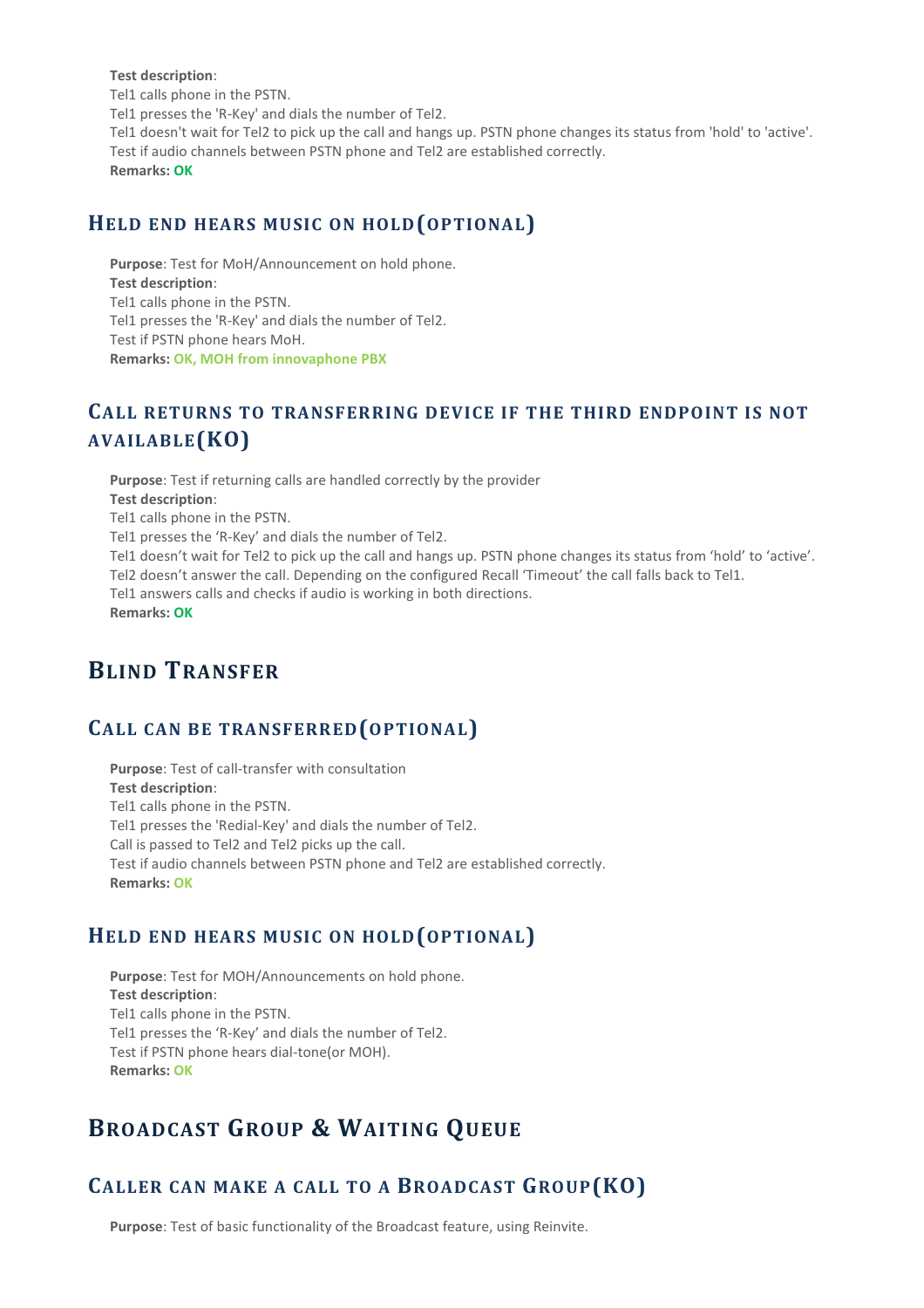#### Test description:

PSTN Phone calls a 'Broadcast Group' number. Tel1 and Tel2 are ringing. Tel1 picks up the call. Test if audio channels between PSTN phone and Tel1 are established correctly. Remarks: OK

#### CALLER CAN MAKE A CALL TO A WAITING QUEUE(KO)

Purpose: Test of basic functionality of the Waiting Queue feature, using Reinvite. Test description: PSTN Phone calls a 'Waiting Queue' number. Tel1 and Tel2 are ringing. Tel1 picks up the call. Test if audio channels between PSTN phone and Tel1 are established correctly. Remarks: OK

#### ANNOUNCEMENT IF NOBODY PICKS UP THE CALL(KO)

Purpose: Test if announcement feature at Waiting queues is working correctly. Test description: PSTN Phone calls a 'Waiting Queue' number. Tel1 and Tel2 are ringing. PSTN phone hears an announcement from the PBX, i.e. 'All operators are busy. Please hold the line.' Tel1 picks up the call. Test if audio channels between PSTN phone and Tel1 are established correctly. Remarks: OK. MOH from innovaphone PBX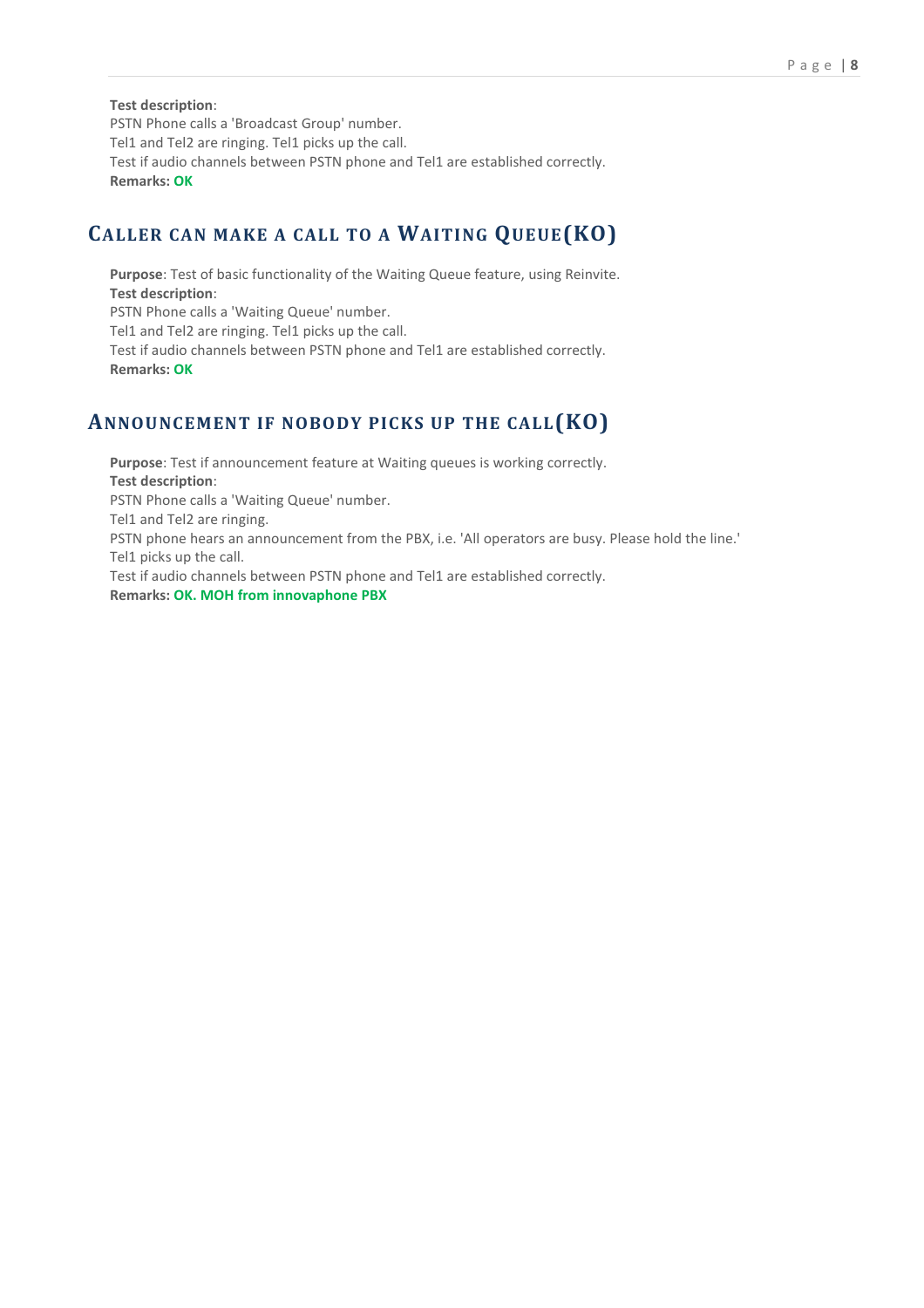# **CONFIGURATION SCREENSHOTS**

## SIP - GK GATEWAY

| Name                                                                          | MIXvoip                              |               |                                               |                                  |
|-------------------------------------------------------------------------------|--------------------------------------|---------------|-----------------------------------------------|----------------------------------|
| Disable                                                                       |                                      |               |                                               |                                  |
| ID<br>com8                                                                    |                                      | @ mixvoip.com |                                               |                                  |
| Proxy                                                                         |                                      |               |                                               |                                  |
|                                                                               | STUN Server stun.mixvoip.com         |               |                                               |                                  |
| Authorization                                                                 |                                      |               |                                               |                                  |
| Username com8                                                                 |                                      |               |                                               |                                  |
| Password <b>essesses</b>                                                      |                                      |               | Retype <b>********</b>                        |                                  |
| Media Properties                                                              |                                      |               |                                               |                                  |
|                                                                               | General Coder Preference G729A       |               | Framesize [ms] 30                             | Silence Compression<br>Exclusive |
| Local Network Coder                                                           |                                      | G711A         | Framesize [ms] 30                             | Silence Compression              |
|                                                                               |                                      |               |                                               |                                  |
|                                                                               | Enable SRTP                          |               | Media-Relay V No DTMF Detection               | Enable PCM                       |
|                                                                               |                                      |               |                                               |                                  |
|                                                                               |                                      |               |                                               |                                  |
|                                                                               | Proposed Registration Interval [s]   |               |                                               |                                  |
|                                                                               | Accept INVITE's from Anywhere        |               |                                               |                                  |
|                                                                               | <b>Enforce Sending Complete</b>      |               | (affects outgoing SIP calls only)             |                                  |
|                                                                               | From Header when Sending INVITE      |               | CGPN in user part of URI                      | $\mathbf{v}$                     |
|                                                                               | Identity Header when Sending INVITE  |               | CGPN in user part of URI *                    |                                  |
|                                                                               | Reliability of Provisional Responses |               | Supported v (affects outgoing SIP calls only) |                                  |
| Enable T.38<br>Record to (URL)<br>SIP Interop Tweaks<br>Internal Registration |                                      |               |                                               |                                  |